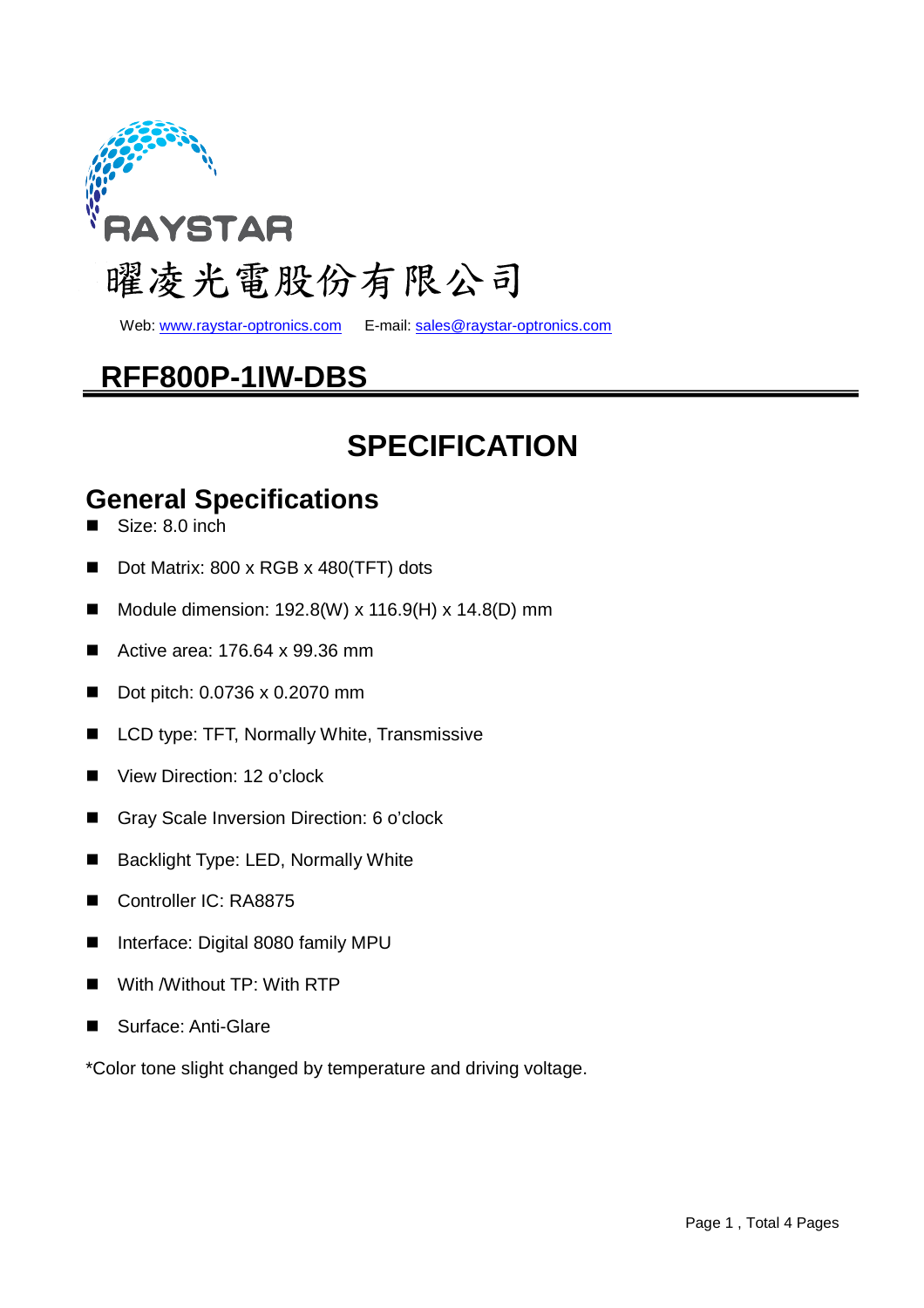

### **Interface**

#### **LCM PIN Definition**

TFT LCD Panel Driving Section

FPC Connector is used for the module electronics interface.

| Pin                      | <b>Symbol</b>   | <b>Function</b>                       |
|--------------------------|-----------------|---------------------------------------|
| 1                        | <b>GND</b>      | System ground                         |
| $\overline{2}$           | <b>VDD</b>      | Power Supply: +3.3V                   |
| 3                        | <b>NC</b>       | No connection                         |
| $\overline{\mathcal{A}}$ | <b>RS</b>       | Data/Command select                   |
| $\overline{5}$           | <b>WR</b>       | Write strobe signal                   |
| 6                        | <b>RD</b>       | Read strobe signal                    |
| $\overline{7}$           | DB <sub>0</sub> | Data bus                              |
| 8                        | DB <sub>1</sub> | Data bus                              |
| 9                        | DB <sub>2</sub> | Data bus                              |
| 10                       | DB <sub>3</sub> | Data bus                              |
| 11                       | DB4             | Data bus                              |
| 12                       | DB <sub>5</sub> | Data bus                              |
| 13                       | DB <sub>6</sub> | Data bus                              |
| 14                       | DB7             | Data bus                              |
| 15                       | DB <sub>8</sub> | Data bus                              |
| 16                       | DB <sub>9</sub> | Data bus                              |
| 17                       | <b>DB10</b>     | Data bus                              |
| 18                       | <b>DB11</b>     | Data bus                              |
| 29                       | <b>DB12</b>     | Data bus                              |
| 20                       | <b>DB13</b>     | Data bus                              |
| 21                       | <b>DB14</b>     | Data bus                              |
| 22                       | <b>DB15</b>     | Data bus                              |
| 23                       | <b>WAIT</b>     | Wait Signal Output(H:active)          |
| 24                       | INT RTP         | <b>RTP Interrupt</b>                  |
| 25                       | <b>CS</b>       | Chip select                           |
| 26                       | <b>RESET</b>    | Hardware reset                        |
| 27                       | <b>LR</b>       | Left / right selection; Default L/R=H |
| 28                       | UD              | Up/down selection; ; Default U/D=L    |
| 29                       | <b>NC</b>       | No connection                         |
| 30                       | <b>NC</b>       | No connection                         |
| 31                       | <b>NC</b>       | No connection                         |
| 32                       | <b>NC</b>       | No connection                         |
| 33 <sup>°</sup>          | VLED-           | Power for LED backlight cathode(GND)  |
| 34                       | VLED-           | Power for LED backlight cathode (GND) |
| 35                       | VLED+           | Power for LED backlight anode(+5V)    |
| 36                       | VLED+           | Power for LED backlight anode(+5V)    |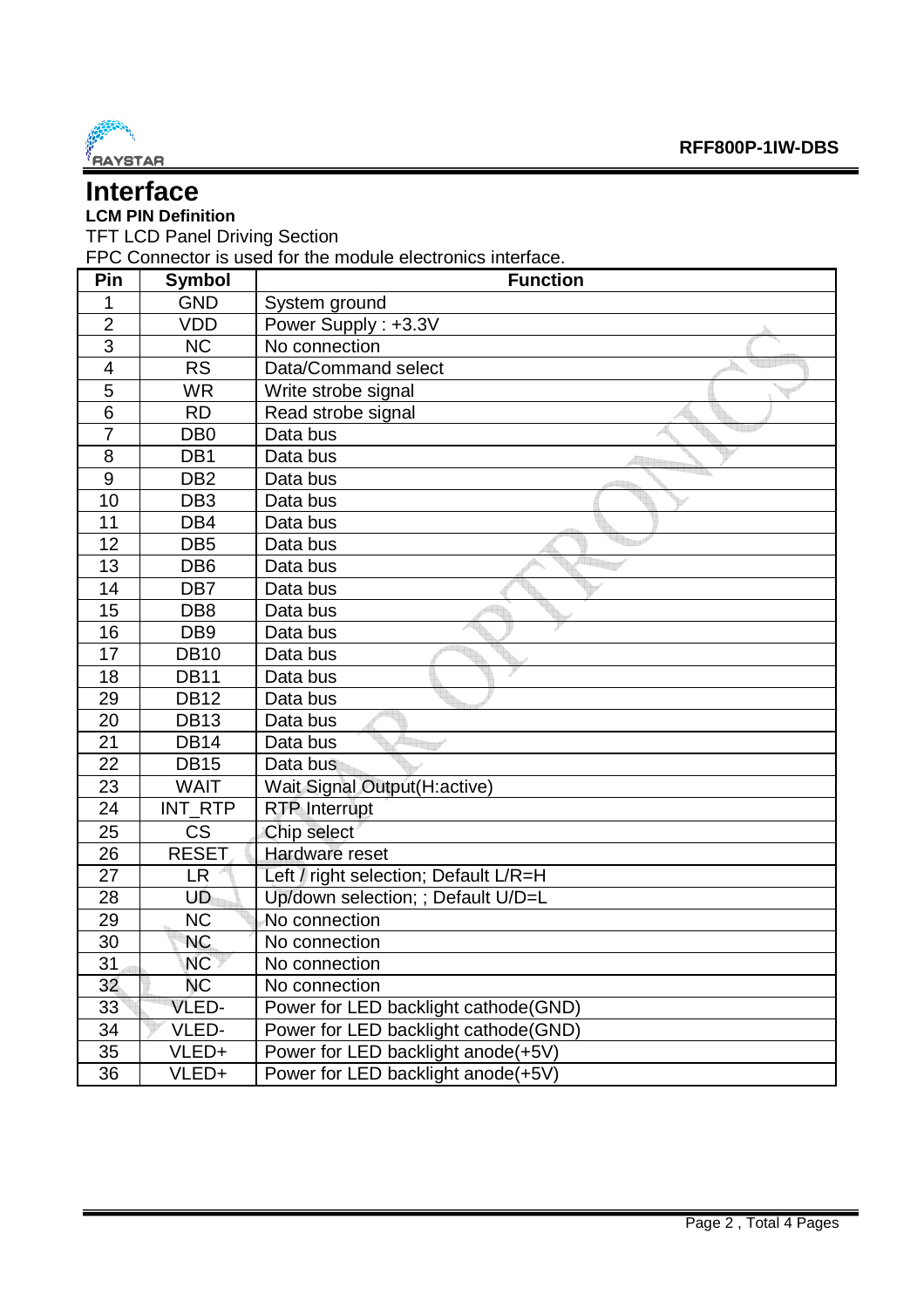

## **Contour Drawing**